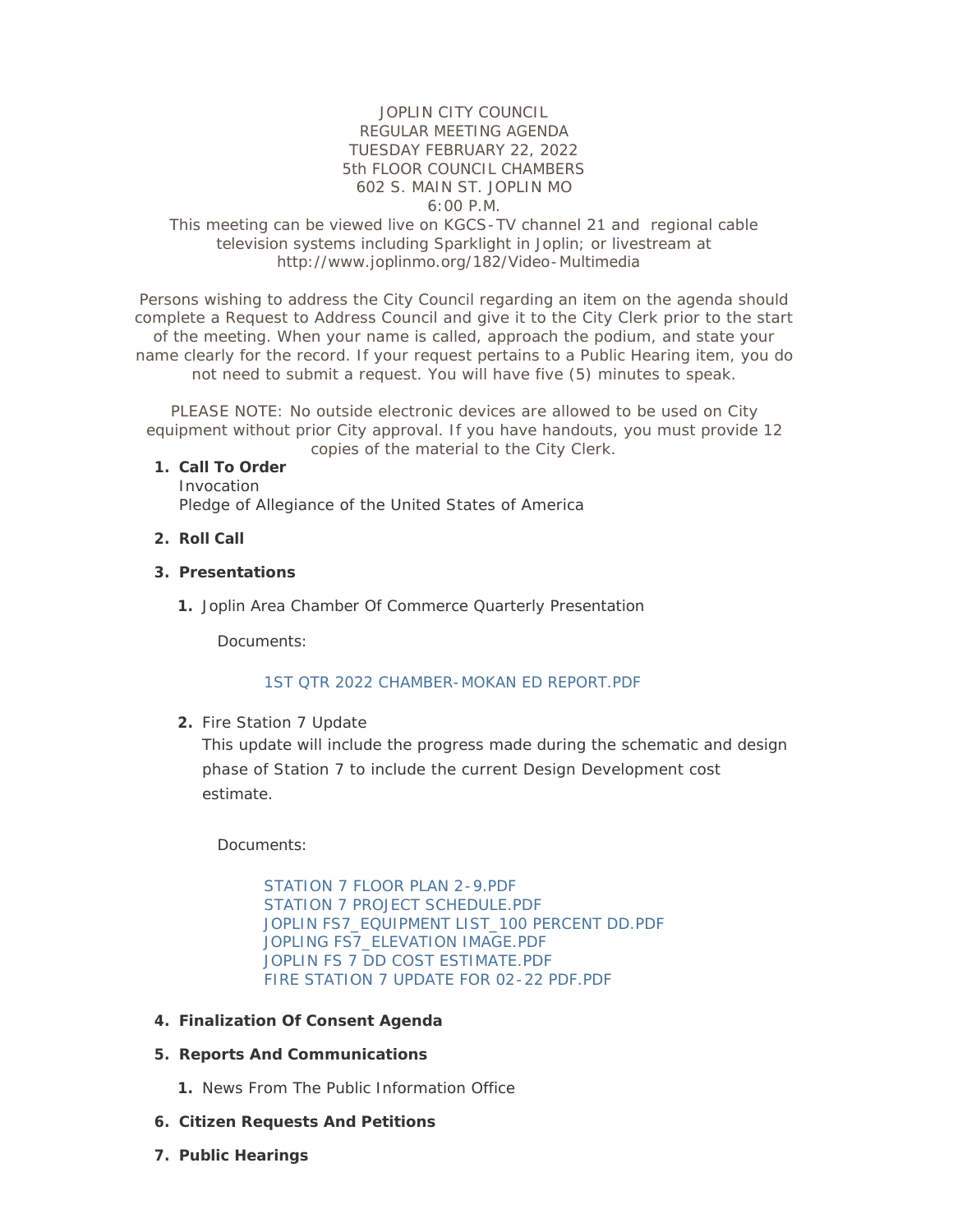## **Consent Agenda 8.**

Minutes Of February 7, 2022, City Council Meeting **1.**

Documents:

# [FEB 7, 2022 CITY COUNCIL MEETING MINUTES.PDF](http://www.joplinmo.org/AgendaCenter/ViewFile/Item/8353?fileID=49093)

COUNCIL BILL NO. 2022-104 **2.**

AN ORDINANCE authorizing the City of Joplin to enter into an agreement with United Plumbing, Inc., for the Private Side I & I Reduction Pilot Project; authorizing the City Manager or his designee to execute the same by and on behalf of the City of Joplin.

Documents:

## [CB2022-104.PDF](http://www.joplinmo.org/AgendaCenter/ViewFile/Item/8346?fileID=48919)

COUNCIL BILL NO. 2022-250 **3.**

AN ORDINANCE amending Ordinance No. 2004-256, passed by the Council of the City of Joplin, Missouri, November 15, 2004, by removing from District R-1 (Single-family Residential)and including in District R-2 (Two-Family Residential) property as described below and located at Northwest Corner of N. Oliver Ave. and W. A. St., City of Joplin, Jasper County, Missouri.

Documents:

## [CB2022-250.PDF](http://www.joplinmo.org/AgendaCenter/ViewFile/Item/8347?fileID=48920)

## **Resolutions 9.**

## **Ordinances - Emergency 10.**

COUNCIL BILL NO. 2022-501 **1.**

AN ORDINANCE amending the Annual Budget of the City of Joplin for the Fiscal Year 2020-2021 as adopted by Ordinance 2020-156 on October 19, 2020, to adjust appropriations and containing an emergency clause.

Documents:

[CB 2022-501 SUMMARY BUDGET AMENDMENT FY 2021.PDF](http://www.joplinmo.org/AgendaCenter/ViewFile/Item/8351?fileID=49122) [CB 2022-501 BUDGET AMENDMENT ORDINANCE.PDF](http://www.joplinmo.org/AgendaCenter/ViewFile/Item/8351?fileID=49120) [CB 2022-501 SCHEDULE A 2021 BUDGET AMENDMENT FEBRUARY 21](http://www.joplinmo.org/AgendaCenter/ViewFile/Item/8351?fileID=49121)  2022.PDF

COUNCIL BILL NO. 2022-502 **2.**

AN ORDINANCE approving a Contract by and between the City of Joplin and Segal to update the City's Rules and Regulations Manual; authorizing the City Manager to execute said Contract by and on behalf of the City of Joplin; and containing an emergency clause.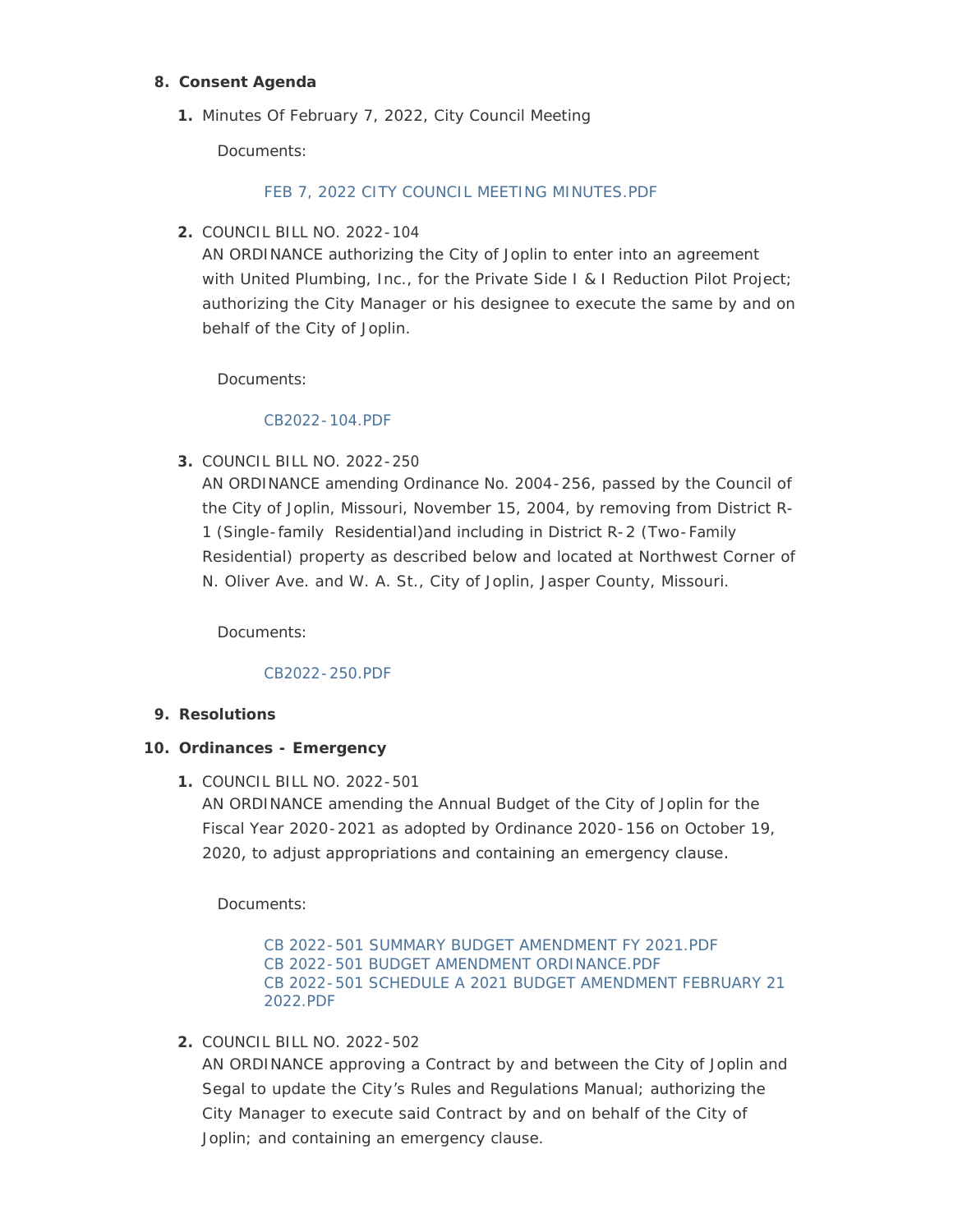Documents:

[CB 2022-502 SUMMARY RULES AND REGULATIONS UPDATE](http://www.joplinmo.org/AgendaCenter/ViewFile/Item/8352?fileID=49092)  CONTRACT AGREEMENT.PDF [CB 2022-502 RULES AND REGULATIONS UPDATE CONTRACT](http://www.joplinmo.org/AgendaCenter/ViewFile/Item/8352?fileID=49088)  AGREEMENT.PDF [CB 2022-502 EXHIBIT A COJ CONSULTING AGREEMENT 2022 RULES](http://www.joplinmo.org/AgendaCenter/ViewFile/Item/8352?fileID=49086)  AND REGULATIONS RFP.PDF [CB 2022-502 RULES REGULATIONS RFP.PDF](http://www.joplinmo.org/AgendaCenter/ViewFile/Item/8352?fileID=49089) [CB 2022-502 SEGAL BID RESPONSE.PDF](http://www.joplinmo.org/AgendaCenter/ViewFile/Item/8352?fileID=49097) [CB 2022-502 FINAL OVERALL SUMMARY SCORE FOR RULES AND](http://www.joplinmo.org/AgendaCenter/ViewFile/Item/8352?fileID=49087)  REGULATIONS RFP.PDF [CB 2022-502 SUMMARY OF INTERVIEW COMMENTS.PDF](http://www.joplinmo.org/AgendaCenter/ViewFile/Item/8352?fileID=49091)

COUNCIL BILL NO. 2022-503 **3.**

AN ORDINANCE adopting the Housing Revitalization Plan to be used as a guideline for Strategy One of the Action Plans to help Address Declining Neighborhoods; and, amending the Annual Budget of the City of Joplin for the Fiscal Year 2021-2022 as adopted by Ordinance 2021-149 on October 18, 2021; and, containing an emergency clause.

Documents:

[CB 2022-503 SUMMARY ADOPTING HOUSING REVITALIZATION](http://www.joplinmo.org/AgendaCenter/ViewFile/Item/8354?fileID=49096)  ACTION PLAN.PDF [CB 2022-503 ADOPTING HOUSING REVITALIZATION ACTION PLAN](http://www.joplinmo.org/AgendaCenter/ViewFile/Item/8354?fileID=49094)  ORDINANCE.PDF [CB 2022-503 HOUSING REVITALIZATION PLAN DOCUMENTS.PDF](http://www.joplinmo.org/AgendaCenter/ViewFile/Item/8354?fileID=49095)

COUNCIL BILL NO. 2022-602 **4.**

AN ORDINANCE approving a contract for grant money by and between the City of Joplin, Missouri and the Missouri Department of Transportation dealing generally with the Full Time DWI Unit, Hazardous Moving Violations Enforcement, and DWI Enforcement in the amount of Ninety-Three Thousand, Two Hundred and Fifty Dollars (\$93.250.00); authorizing the City Manager to execute the same by and on behalf of the City of Joplin, Missouri; and containing an emergency clause.

Documents:

[HMV-OVERTIME.PDF](http://www.joplinmo.org/AgendaCenter/ViewFile/Item/8345?fileID=48898) [DWI SATURATION.PDF](http://www.joplinmo.org/AgendaCenter/ViewFile/Item/8345?fileID=48899) [DEDICATED IMPAIRED DRIVING ENFORCEMENT.PDF](http://www.joplinmo.org/AgendaCenter/ViewFile/Item/8345?fileID=48900) [SUMMARY ITEM 2022-602 MODOT GRANTS \(002\).PDF](http://www.joplinmo.org/AgendaCenter/ViewFile/Item/8345?fileID=49098) [COUNCIL BILL 2022-602 MODOT GRANTS.PDF](http://www.joplinmo.org/AgendaCenter/ViewFile/Item/8345?fileID=49099)

## **Ordinances - First Reading 11.**

COUNCIL BILL NO. 2022-105 **1.**

AN ORDINANCE authorizing the City of Joplin to enter into a work authorization with Allgeier, Martin and Associates, Inc. for engineering consulting services not to exceed the amount of Two Hundred Fifty-Five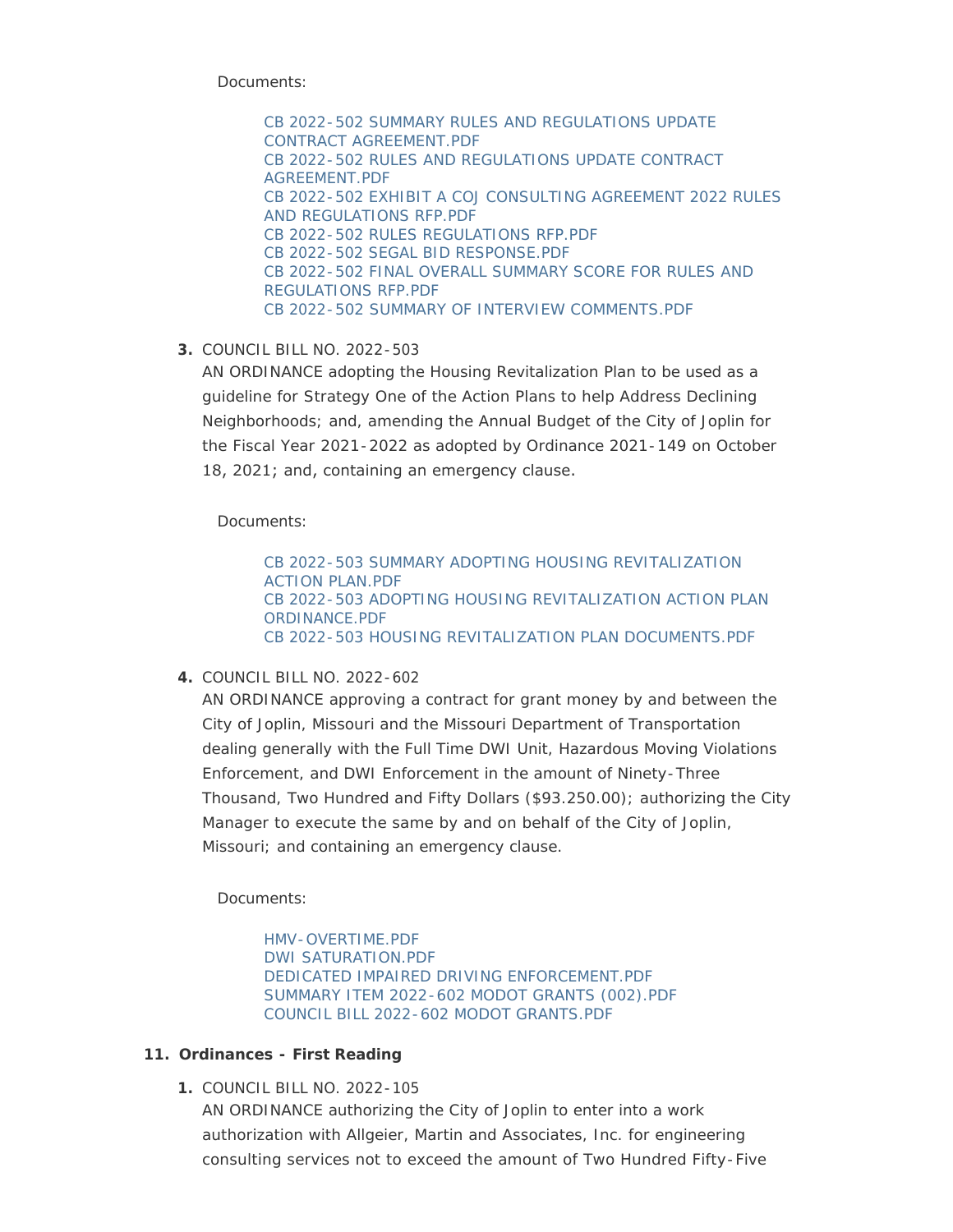Thousand and no/100 Dollars (\$255,000.00) for the Turkey Creek Wastewater Treatment Facility (WWTF) Screw Pumps and Equipment Building, authorizing the City Manager or his designee to execute the same by and on behalf of the City of Joplin.

Documents:

[GS 2022-105 TCWWTF SCREW PUMP AND EQUIPMENT BUIDLING.PDF](http://www.joplinmo.org/AgendaCenter/ViewFile/Item/8349?fileID=49062) [CB 2022-105 TCWWTF SCREW PUMPS AND EQUIP BUILDING.PDF](http://www.joplinmo.org/AgendaCenter/ViewFile/Item/8349?fileID=49063) [WA AMA 22-002 TURKEY CRK WWTF SCREW PUMPS AND](http://www.joplinmo.org/AgendaCenter/ViewFile/Item/8349?fileID=49064)  EQUIPMENT BLDG.PDF [AMAONCALLENGINEERING-02112022084340.PDF](http://www.joplinmo.org/AgendaCenter/ViewFile/Item/8349?fileID=49065)

COUNCIL BILL NO. 2022-106 **2.**

AN ORDINANCE authorizing the City of Joplin to enter into a work authorization with Allgeier, Martin and Associates, Inc. for engineering consulting services not to exceed the amount of Two Hundred Ninety Three Thousand and no/100 Dollars (\$293,000.00) for Shoal Creek Wastewater Treatment Facility (WWTF) Centrifuge and Boiler, authorizing the City Manager or his designee to execute the same by and on behalf of the City of Joplin.

Documents:

[GS 2022-106 CENTRIFUGE BOILER \(1\).PDF](http://www.joplinmo.org/AgendaCenter/ViewFile/Item/8348?fileID=49058) [CB 2022-106 CENTRIFUGE BOILER \(1\).PDF](http://www.joplinmo.org/AgendaCenter/ViewFile/Item/8348?fileID=49059) [WA AMA 22-001 SHOAL CRK WWTF CENTRIFUGE AND BOILER.PDF](http://www.joplinmo.org/AgendaCenter/ViewFile/Item/8348?fileID=49060) [AMAONCALLENGINEERING-02112022084340.PDF](http://www.joplinmo.org/AgendaCenter/ViewFile/Item/8348?fileID=49061)

COUNCIL BILL NO. 2022-109 **3.**

AN ORDINANCE authorizing the City of Joplin to enter into a work authorization with Allgeier, Martin and Associates, Inc. for engineering consulting services not to exceed amount of One Hundred Thirty Thousand and 00/100 dollars (\$130,000.00) for engineering design services associated with the Tin Cup Trail bridge design; and authorizing the City Manager or his designee to execute the same by and on behalf of the City of Joplin.

Documents:

[AMA TIN CUP TRAIL BRIDGE WORK AUTHORIZATION ORDINANCE.PDF](http://www.joplinmo.org/AgendaCenter/ViewFile/Item/8355?fileID=49100) [AMA TIN CUP TRAIL BRIDGE WORK AUTHORIZATION SUMMARY](http://www.joplinmo.org/AgendaCenter/ViewFile/Item/8355?fileID=49101)  SHEET.PDF [WORK AUTHORIZATION AMA-OC-22-007 TIN CUP TRAIL BRIDGE.PDF](http://www.joplinmo.org/AgendaCenter/ViewFile/Item/8355?fileID=49102)

- **Ordinances Second Reading And Third Reading 12.**
- **Unfinished Business 13.**
- **New Business 14.**
	- 1. Confirm Boards And Commissions Appointments